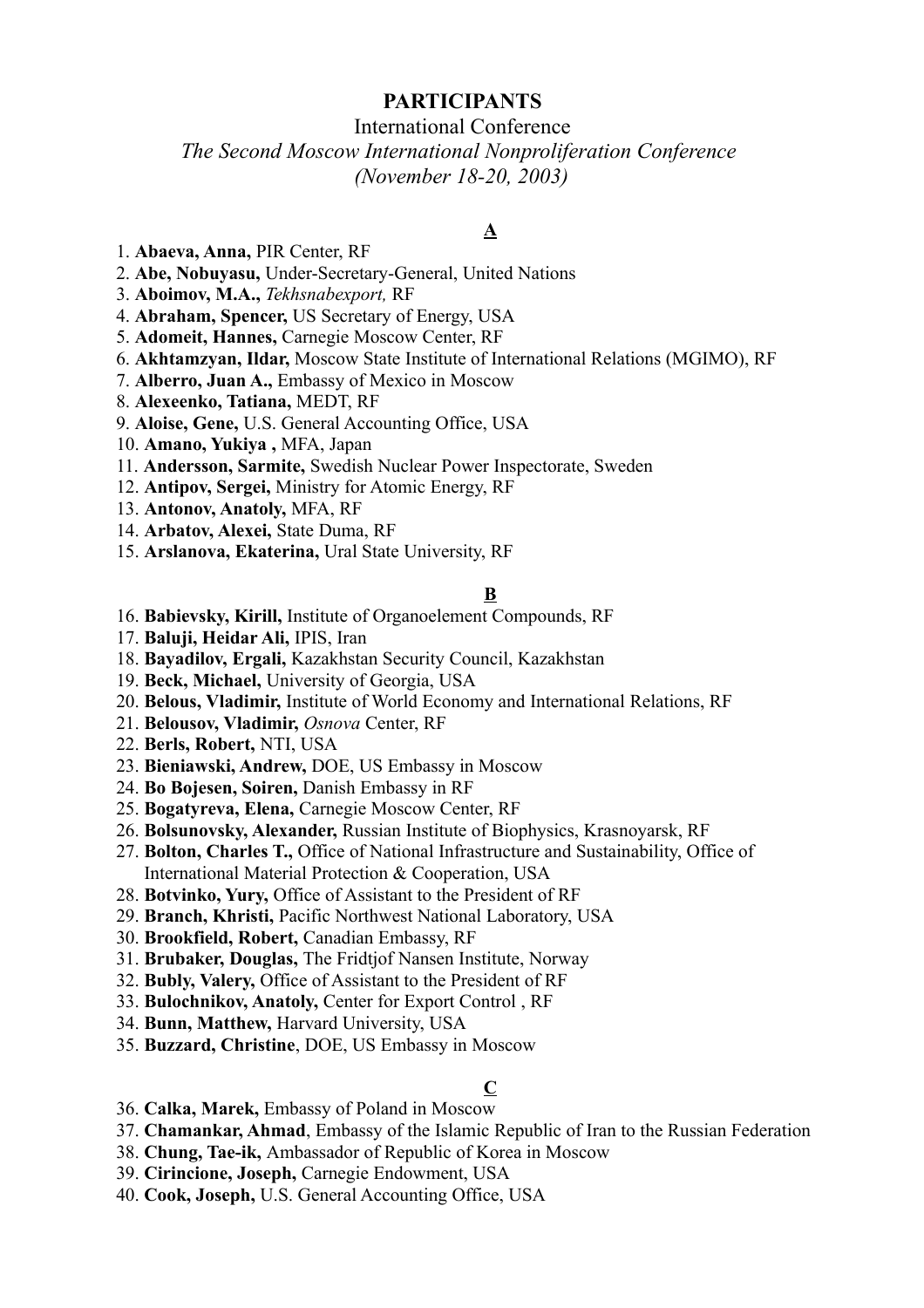- 41. **Davydov, Alexei**, US Embassy in Moscow
- 42. **Demsky, Sandra,** US Embassy in Moscow
- 43. **Deters, Tom,** DOE, US Embassy in Moscow
- 44. **Dewes, Kate,** Disarmament and Security Center, New Zealand
- 45. **Diakov, Anatoly,** Arms Control Center, Moscow Institute of Physics and Technology, RF
- 46. **Diaz-Balart, Fidel Castro,** Academy of Sciences, Cuba
- 47. **Dickman, Deborah A.,** Nonproliferation and Arms Control Programs, Pacific Northwest National Laboratory, USA
- 48. **Dussey, Christian,** Embassy of Switzerland in Moscow
- 49. **Dvorkin, Vladimir,** PIR Center, Carnegie Moscow Center

## **E**

- 50. **Efimova, Natalia,** Carnegie Moscow Center, RF
- 51. **Eggert, Konstantin,** *BBC,* Moscow Office
- 52. **Einhorn, Robert,** CSIS, USA
- 53. **Elderenbosch, Onno,** Embassy of the Netherlands in Moscow
- 54. **Eleukenov, Dastan,** Almaty Office of Center for Nonproliferation Studies(CNS), Kazakhstan
- 55. **Ellis, Dori,** Sandia National Laboratories, USA
- 56. **Errera, Philippe,** MFA, France
- 57. **Estivill Alejandro**, Cabinet of the Vice-Minister in charge of Multilateral Affairs, Mexico
- 58. **Evron, Yair,** Tel-Aviv University, Israel
- 59. **Evstafiev, Gennady,** Russian Foreign Intelligence Service

## **F**

- 60. **Farnquist, Jeffrey,** Raytheon Technical Services Company, USA
- 61. **Fedchenko, Vitaly,** Institute of World Economy and International Relations (IMEMO), RF
- 62. **Fedorov, Alexander,** Russian Foreign Intelligence Service
- 63. **Feenan, Michael,** Raytheon Technical Services Company, RF
- 64. **Felgengauer, Pavel**, Independent journalist
- 65. **Fiorill, Joe,** Global Security Newswire, RF
- 66. **Fomin Valery,** MFA, RF
- 67. **Frankhauser, Jana G.,** Pacific Northwest National Laboratory, USA
- 68. **Frolov, Andrey,** PIR Center, RF

## **G**

- 69. **Galaka, Sergei,** Ukrainian Institute for International Relations, Kiev University
- 70. **Galicza, Gyorgy,** Hungarian Embassy in Moscow
- 71. **Galuzin Valentin,** *Mayak,* RF
- 72. **Gati, Toby T.,** Akin, Gump, Strauss, Hauer & Feld, L.L.P.
- 73. **Geraskin, Nikolai,** Moscow Engineering Physics Institute (MEPhI), RF
- 74. **Gottemoeller, Rose,** Carnegie Endowment, USA
- 75. **Gozal, Albert,** European Commission, Moscow
- 76. **Grebenschikov, Andrey,** PIR Center, RF
- 77. **Green, Robert,** Disarmament and Security Center, New Zealand
- 78. **Greene, Richard L.,** US Embassy in Moscow
- 79. **Gross Zacharie,** French Embassy in Moscow

## **H**

80. **Hammad, Fawzi Hussein,** National Center for Nuclear Safety and Radiation Control, Atomic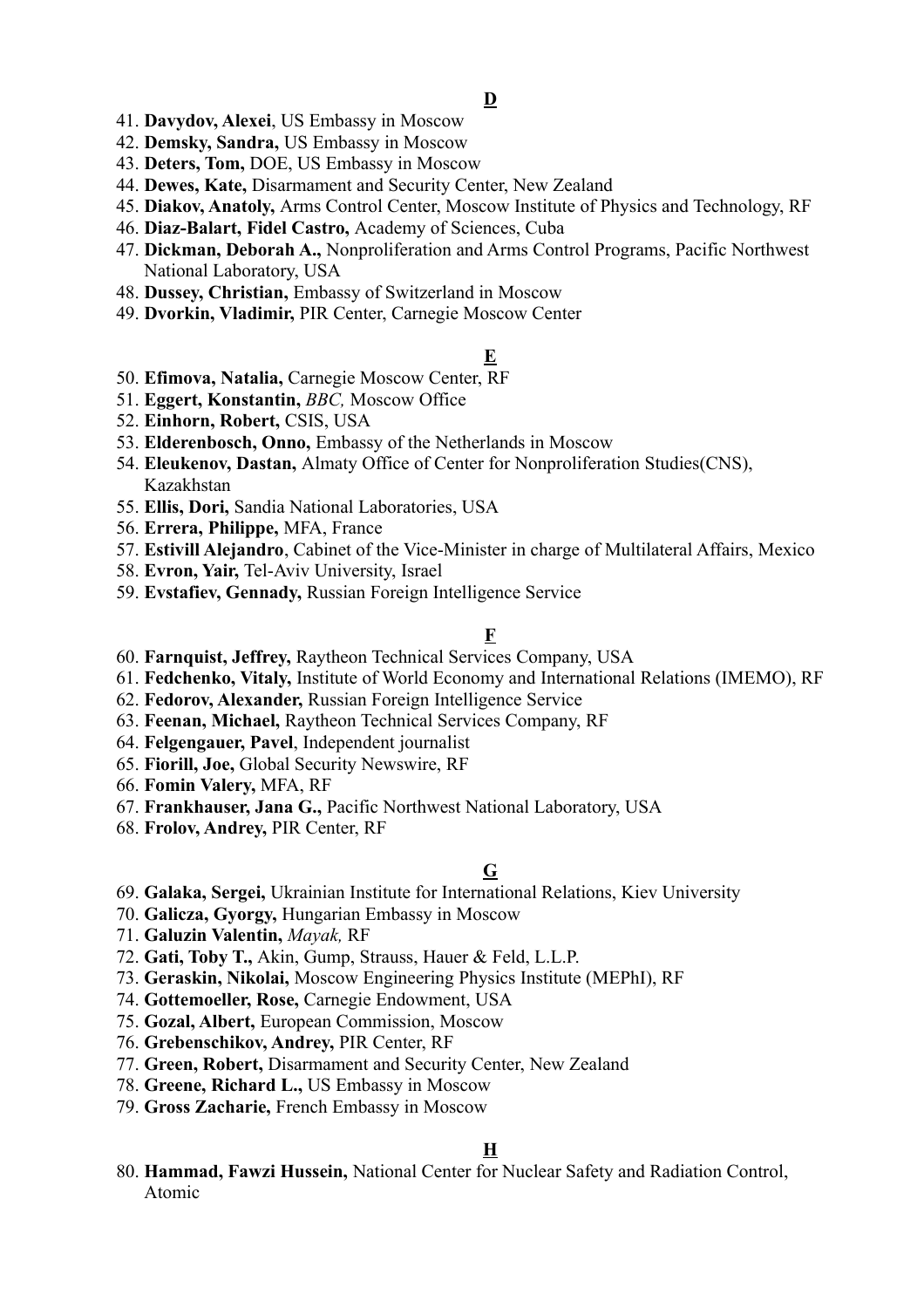- 81. **Hanfling, Robert**, USEC, USA
- 82. **Harmon, Charles D.,** DOE/NNSA, USA
- 83. **Haynes, Lukas,** MacArthur Foundation, USA
- 84. **Hoehn, William,** RANSAC, USA
- 85. **Holloway, David,** Institute for International Studies, Stanford University, USA
- 86. **Hosseini, Ahmad**, Embassy of the Islamic Republic of Iran to the Russian Federation
- 87. **Hougaard, Anders,** Danish Embassy in Moscow
- 88. **Huffaker, Tom,** US Embassy in Moscow
- 89. **Hughes, Donald,** Bechtel International, Moscow Office
- 90. **Huh, Nam S.,** Korea National Defense University, South Korea

### **I**

- 91. **Ignatiev, Oleg,** Russian Munitions Agency
- 92. **Ivanov, Mikhail,** Russian Aviation and Space Agency
- 93. **Ivanov, Valentin**, Association for Nonproliferation and Ecological Improvement, RF

#### **J**

- 94. **Janjua Zaheer**, Embassy of Pakistan to the Russian Federation
- 95. **Jin, Chang Ho,** Embassy of Republic of Korea in Moscow
- 96. **Johnson, Rebecca,** *Acronym* Institute, UK
- 97. **Joublanc, Luciano,** Ambassador of Mexico to the Russian Federation

## **K**

- 98. **Kalinina, Natalya,** Assistant to the Prime Minister of the RF
- 99. **Kasianenko, Andrey,** Moscow Engineering Physics Institute (MEPhI), RF
- 100. **Kassianova, Alla,** Tomsk State University, RF
- 101. **Keelan, Ngavini,** New Zealand Embassy in Moscow
- 102. **Kenyon, Ian,** Mountbatten Centre for International Studies, UK
- 103. **Keondzhyan, Vitaly**, *Alyans,*RF
- 104. **Khersonsky, Julia,** Center for international Trade and Security, USA
- 105. **Khlopkov, Anton,** PIR Center, RF
- 106. **Khodyrev, Oleg,** RF Security Council
- 107. **Khromov, Gennady,** RF Aviation and Space Agency
- 108. **Khutorskaya, Vera,** MFA, RF
- 109. **Kile, N. Shannon,** Nuclear Arms Control and Nonproliferation Project, Stockholm International Peace Research Institute
- 110. **Kirichenko, Elina,** Institute of World Economy and International Relations (IMEMO), RF
- 111. **Kiselev, Andrey,** RF Federal Security Service
- 112. **Klishina, Natalia,** Minatom of RF
- 113. **Kobyakov, Daniil,** PIR Center, RF
- 114. **Koldobsky, Alexander,** Moscow Engineering Physics Institute (MEPhI), RF
- 115. **Koltunov, Viktor,** Institute for Strategic Stability, RF
- 116. **Kostin, Alexander,** State Duma, RF
- 117. **Kotova, Irina,** PIR Center, RF
- 118. **Kovchegin, Dmitry,** John F. Kennedy School of Government, Harvard University, USA
- 119. **Krivokhizha, Vassily,** RF Federation Council
- 120. **Kroupnik, Pavel,** USEC, USA
- 121. **Kuchins, Andrew,** Moscow Carnegie Center, RF
- 122. **Kupriyanova, Irina,** Institute for Physics and Power Engineering, Obninsk, RF
- 123. **Kushnarev, Sergei,** Nuclear Society of Russia, Director, Atomic Forum Foundation
- 124. **Kutepova, Nadezhda,** Movement for Nuclear Safety, Ozersk, RF
- 125. **Kuznetsov, Vladimir**, RF Federation Council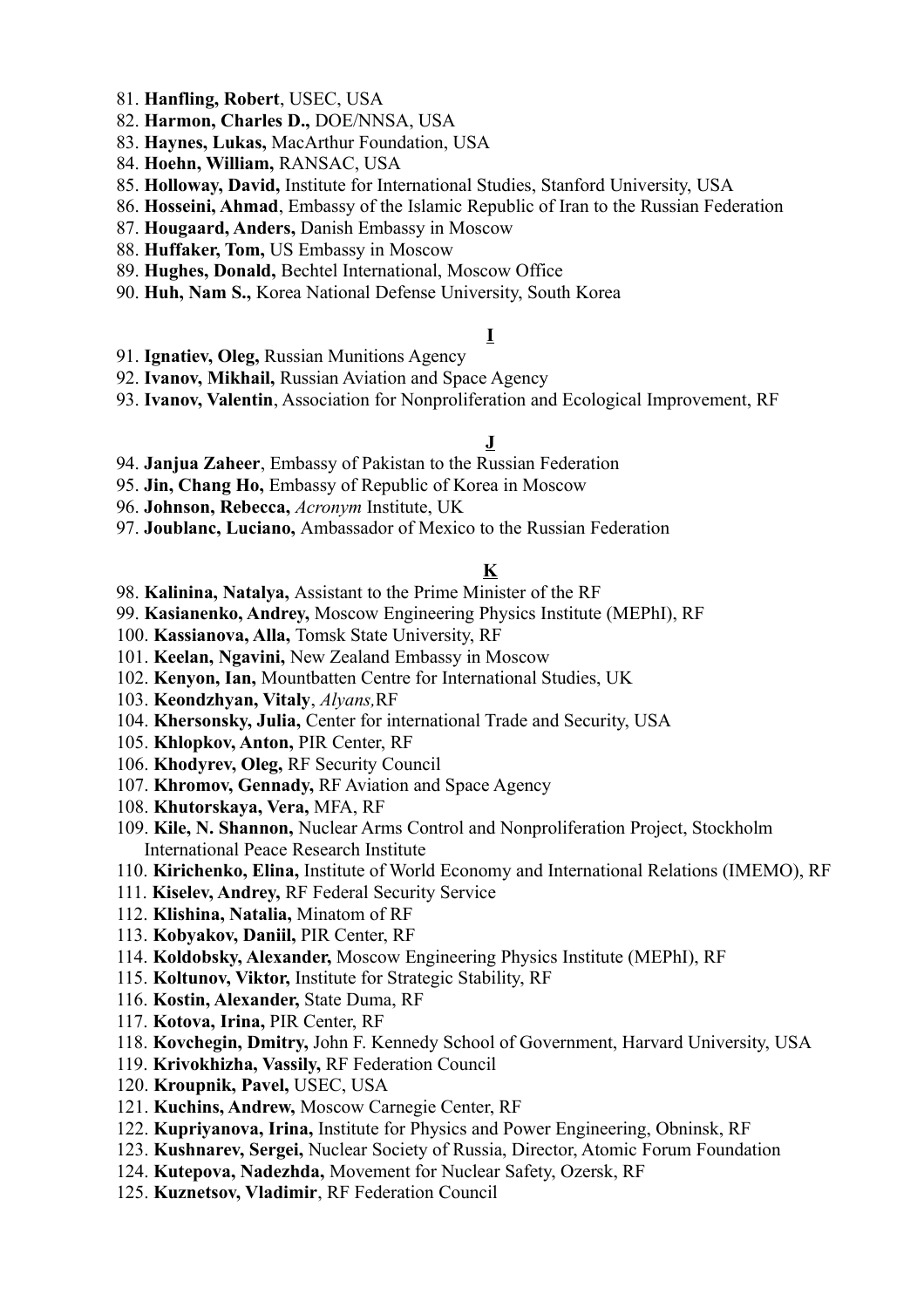- 126. **Ladygin, Fedor,** East-West Energy Dialogue Institute, RF
- 127. **Lata, Vasily,** PIR Center, RF
- 128. **Lavrenyuk, Alexander,** Tomsk Polytechnical University, RF
- 129. **Lebedev, Mikhail,** Russian Pugwash Committee
- 130. **Lebedev, Vladimir,** Moscow City Government, RF
- 131. **Leek, Mark,** Pacific Northwest National Laboratory, USA
- 132. **Levite, Ariel,** Atomic Energy Commission, Israel
- 133. **Li, Yongquan,** *Guangming Daily,* China
- 134. **Loginov, Vladimir,** Ministry of Economy Development, RF
- 135. **Logintseva, Irina,** War and Peace Journalism Center, RF
- 136. **Longsworth, Paul**, Department of Energy National Nuclear Security Administration, USA, Nuclear Security Administration, USA
- 137. **Lysenko, Mikhail,** MFA, Russian Federation

#### **M**

- 138. **Mahdian, Hasan,** Embassy of the Islamic Republic of Iran to the Russian Federation
- 139. **Mamedova, Lyudmila,** RF Ministry for Atomic Energy
- 140. **Manilov, Valery,** RF Federal Council
- 141. **Marakhovsky, Yuri,** RF Foreign Intelligence Service
- 142. **Martinez, Jorge M.,** Ambassador of Republic of Cuba in Moscow
- 143. **Mashinina, Daria,** Moscow Engineering Physics Institute (MEPhI), RF
- 144. **Maslin, Yevgeny,** *Arsenal,* RF
- 145. **Matsushima, Yoshihiko,** *Kyodo News,*Japan, Moscow Office
- 146. **Medvedev, Vladimir,** Institute for Strategic Stability, RF
- 147. **Menschikov, Valery,** Center for Russian Environmental Policy, RF
- 148. **Mesure, Francois,** French Embassy's Air Force's Attache, Embassy of France in Moscow
- 149. **Mikhailov, Sergei,** RISI, RF
- 150. **Mil-Man, Arkady,** Ambassador of Israel in Moscow
- 151. **Mininni, Margot**, Director of U.S. Department of Energy Nuclear Cities Initiative
- 152. **Moltz, Clay,** Center for Nonproliferation Studies, Monterey Institute of International Studies, USA
- 153. **Monakhov, Andrey,** Carnegie Moscow Center, RF
- 154. **Moniz, Ernest,** Professor of Physics at the Massachusetts Institute of Technology, USA
- 155. **Moore-Nicholas, Patricia,** Carnegie Corporation of New York, USA
- 156. **Mousavi, Seyed Ali,** Embassy of the Islamic Republic of Iran in Moscow
- 157. **Murshed, Iftikhar S.,** Ambassador of Pakistan in Moscow
- 158. **Myasnikov, Yevgeny,** Center for Arms Control, Energy and Environmental Studies, RF

## **N**

- 159. **Nagosi, Kenro,** Jiji Press, Japan
- 160. **Naumkin, Vitaly,** International Center for Strategic and Political Studies in Moscow
- 161. **Nayanov, Gennady,** RF Federation Council
- 162. **Nikiforov, Nikita,** Industrialists and Entrepreneurs (Employers) Union of Russia
- 163. **Nikolaev, Vadim,** Russian Aviation and Space Agency
- 164. **Nikonov, Dmitry,** CITS/UGA, RF
- 165. **Nikonov, Vyacheslav,** *Polity* Foundation, RF
- 166. **Novikov, Alexey,** RF Federation Council
- 167. **Novikov, Vladimir,** RISI, RF

168. **Orfenov, Nikita,** *Synthesis,* RF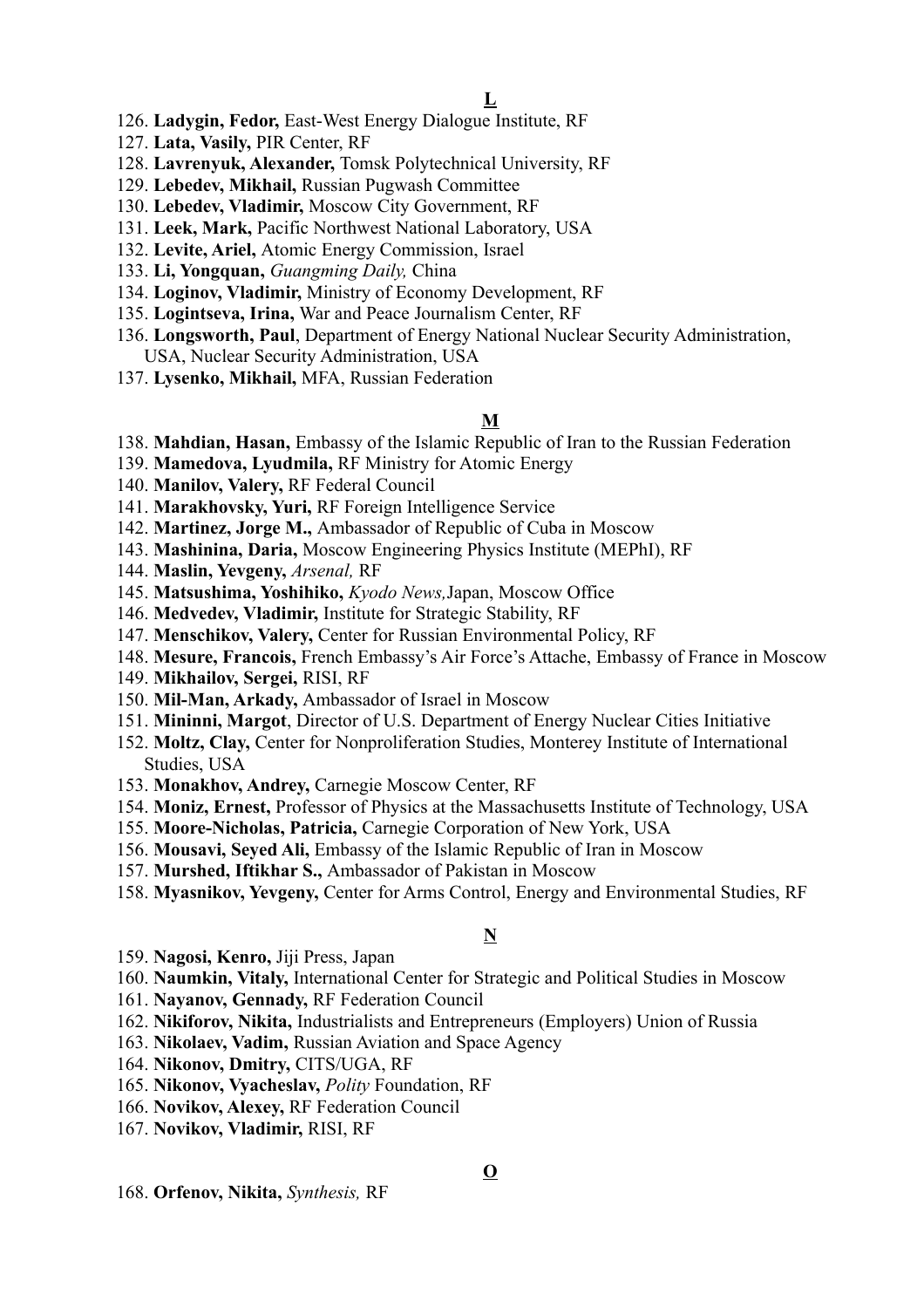- 169. **Orlov, Vladimir,** PIR Center, RF
- 170. **Ostropikov, Vladimir,** Department of International and External Economic Cooperation of Ministry of Atomic Energy of Russian Federation

## **P**

- 171. **Paschenko, Lyudmila,** Tyumen State University, RF
- 172. **Pataraia, Tamara,** The Caucasus Institute for Peace, Democracy and Development, Tbilisi, Georgia
- 173. **Pavlov, Andrey,** St. Petersburg State University, RF
- 174. **Penzin, Roman,** Aspect-Konversia, RF
- 175. **Perez**, **Santiago,** Embassy of Cuba in Moscow
- 176. **Perkovich, George,** Carnegie Endowment, USA
- 177. **Pikaev, Alexander,** Carnegie Moscow Center, RF
- 178. **Piontkovsky, Andrei,** Center for Strategic Studies, RF
- 179. **Podvig, Pavel,** Moscow Institute of Physics and Technology, RF
- 180. **Polidva, Elena,** PIR Center, RF
- 181. **Polysaev, Veniamin,** Institute for Strategic Stability, RF
- 182. **Poneman, Daniel,** The Scowcroft Group, USA
- 183. **Ponomarev-Stepnoi, Nikolai,** Vice-President, Kurchatov Institute, Russian Federation
- 184. **Popov, Andrey,** RF Security Council
- 185. **Potter, William,** Center for Nonproliferation Studies, Monterey Institute of International Studies, USA
- 186. **Pshakin, Gennady,** Institute of Physics and Power Engineering, Obninsk, RF

## **Q**

187. **Quick, Martina,** Embassy of Sweden in Moscow

## **R**

- 188. **Radchuk, Alexander,** RF General Staff
- 189. **Raghavan, Vasantha Rao,** Delhi Policy Group, India
- 190. **Regan, Randall,** Bechtel International, Moscow Office
- 191. **Rekhviashvili, David,** Senior Government Affairs Representative, Exxon Ventures (CIS), USA
- 192. **Rivasseau, Francois,** Ambassador of France to the Conference on Disarmament in Geneva
- 193. **Romashkina, Natalia,** Institute for World Economics and International Relations (IMEMO), RF
- 194. **Roschin, Alexander,** Academy of Sciences, RF
- 195. **Rosenblit, Roi,** Embassy of Israel in Moscow
- 196. **Ruedel, Peter,** U.S. General Accounting Office, USA
- 197. **Rumyansev, Alexander,** Ministry of Atomic Energy, RF
- 198. **Ryabev, Lev,** Ministry for Atomic Energy, RF
- 199. **Ryabikhin, Leonid,** Institute of World Economy and International Relations, RF
- 200. **Rykhtik, Mikhail,** Nizhny Novgorod State University, RF
- 201. **Ryzhov, Yuri,** International Engineering University and President, Russian Pugwash Committee

## **S**

- 202. **Sadovsky, Alexander,** Snezhinsk State Physics and Tecnical Academy, RF
- 203. **Safarov, Rajab S.,** Center for modern Iran studies, RF
- 204. **Safranchuk, Ivan,** Moscow representative office of the Center for Defence Information, RF
- 205. **Saidalieva, Asisa,** MFA, Uzbekistan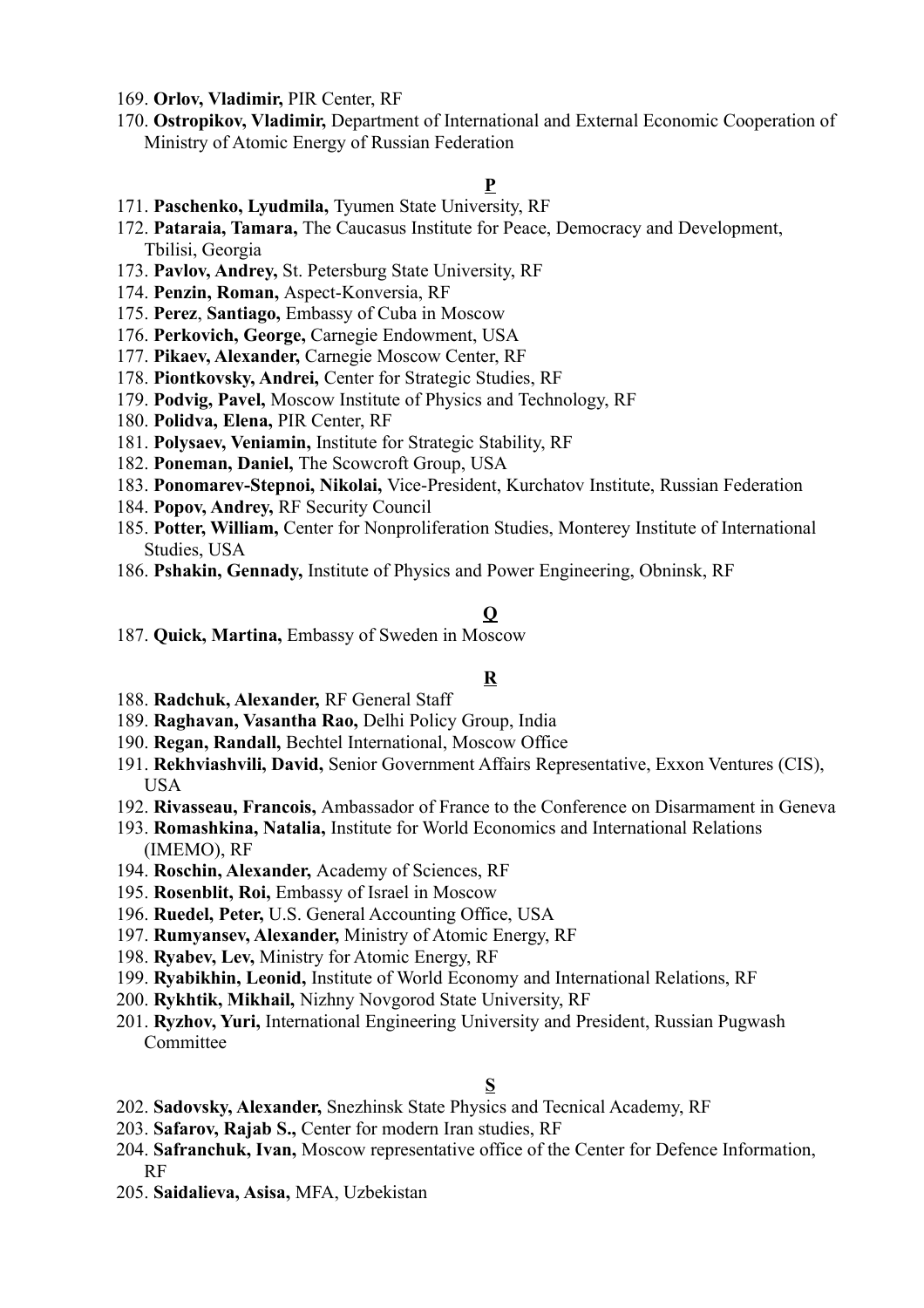- 206. **Salik, Brigadier Naeem Ahmad,** Arms Control and Disarmament Affairs, Strategic Plans Division, Pakistan
- 207. **Saraeva, Natalia,** Moscow Engineering Physics Institute (MEPhI), RF
- 208. **Satanovsky, Yevgeny,** Russian Jewish Congress
- 209. **Sazhin, Vladimir,** *Voice of Russia,* RF
- 210. **Scheinman, Adam,** NNSA, US Department of Energy
- 211. **Schekaleva, Lubov,** Russia-US Information and Educational Nuclear Center in Novouralsk, RF
- 212. **Schmidt, Sergey,** Irkutsk State University, RF
- 213. **Sergeev, Igor,** Administration of RF President
- 214. **Sevcik, Margarita,** Monterey Institute, Center for Nonproliferation Studies, USA
- 215. **Sewell, Philip,** USEC, USA
- 216. **Shaker, Mohammed,** Council for Foreign Affairs, Egypt
- 217. **Shapovalov, Vladimir,** Washington Group International, Moscow
- 218. **Shen, Dingli,** Fudan University, China
- 219. **Shevtsov, Anatoly,** National Institute for Strategic Studies, Ukraine
- 220. **Shmelyev, Vladimir,** *Kurchatov* Institute, RF
- 221. **Shpikalov, Alexey,** Carnegie Moscow Center, RF
- 222. **Shugaeva, Ekaterina,** *Tekhsnabexport,* RF
- 223. **Shumkov, Nikolai,** RF Aviation and Space Agency
- 224. **Shuvalova, Anna,** PIR Center, RF
- 225. **Skabara Oleg,** Ministry of Defence, RF
- 226. **Smith, Harold,** University of California, Berkeley, USA
- 227. **Sokov, Nikolai,** Monterey Institute, Center for Nonproliferation Studies, USA
- 228. **Sokova, Elena,** Monterey Institute, Center for Nonproliferation Studies, USA
- 229. **Solnick, Steve,** Ford Foundation, Moscow
- 230. **Soltanieh, Ali Asghar**, Ministry of Foreign Affairs, Iran
- 231. **Sorour, H.A. Fouad,** Counselor, Embassy of Egypt in RF
- 232. **Sotnikov, Vladimir**, Institute of Oriental Studies, RF
- 233. **Spector, Leonard,** Center for Nonproliferation Studies, Monterey Institute of International Studies, USA
- 234. **Stepanova, Oksana,** *Women from ZATO,* Snezhinsk, RF

## **T**

- 235. **Teckenberg, Janna,** Embassy of Finland in Moscow
- 236. **Terentiev, Yury,** Academy of Military Sciences, RF
- 237. **Thompson, Steven,** Joint Economic Committee, US Congress
- 238. **Timerbaev, Roland,** PIR Center, RF
- 239. **Tischenko, Gregory,** Russian Institute for Strategic Studies (RISI)
- 240. **Tolstykh, Konstantin,** RF Ministry of Defense
- 241. **Tovstenko, A.V,** *Tekhsnabexport,* RF
- 242. **Troinin, Dmitry,** Moscow Engineering Physics Institute (MEPhI), RF
- 243. **Troyakova, Tamara,** Vladivostok Institute of History Far Eastern Branch RAS, RF
- 244. **Tryasunova, Vera,** National Institute for Strategic Studies, Ukraine
- 245. **Tuzmukhamedov, Bakhtiyar,** Constitutional Court, RF

#### **U**

246. **Umer, Shaukat**, Ambassador and Permanent Representative of Pakistan to the United Nations, Geneva

## **V**

247. **Vdovichenko, Larisa,** RF Federation Council